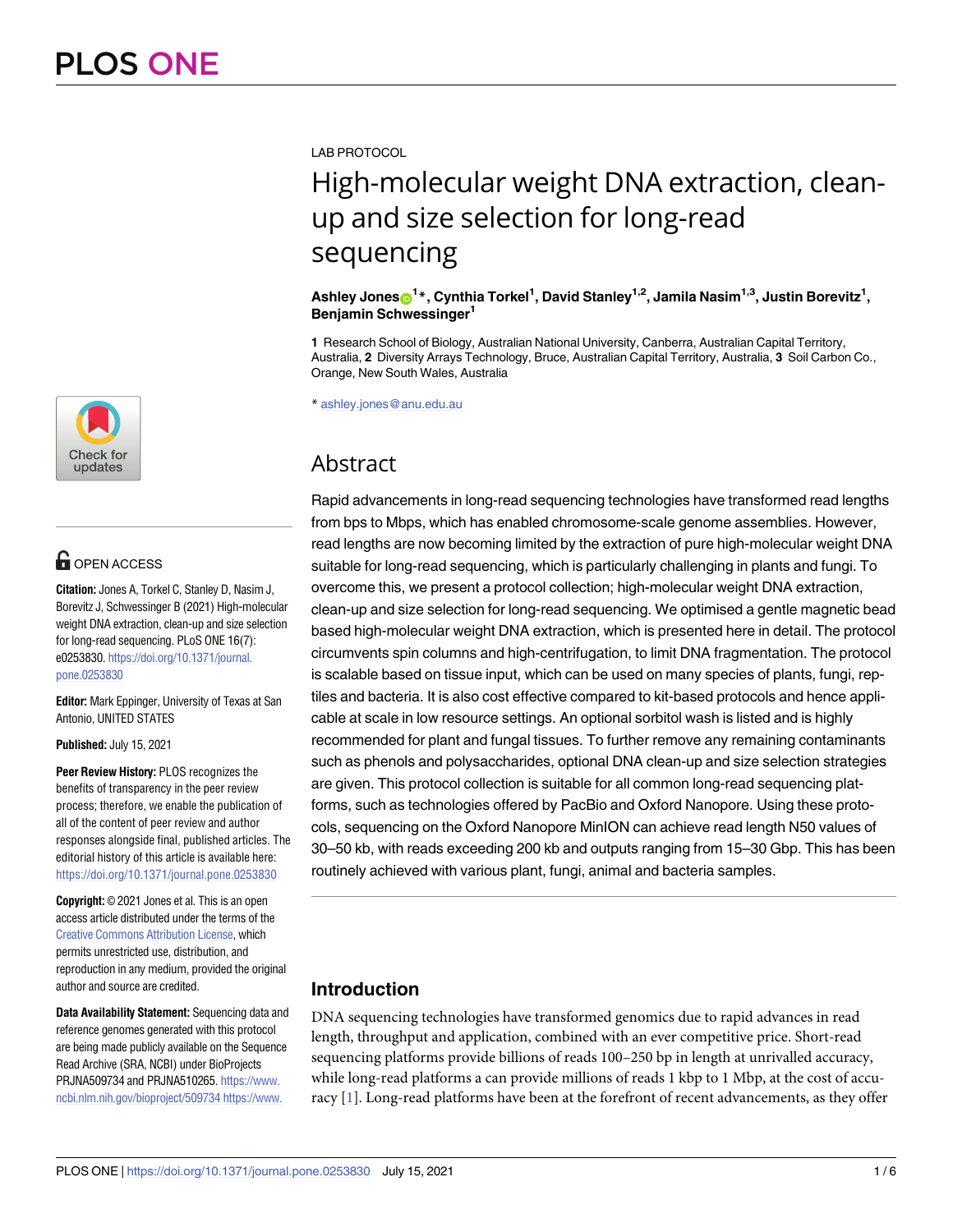#### <span id="page-1-0"></span>[ncbi.nlm.nih.gov/sra?linkname=bioproject\\_sra\\_](https://www.ncbi.nlm.nih.gov/sra?linkname=bioproject_sra_all&from_uid=510265) [all&from\\_uid=510265](https://www.ncbi.nlm.nih.gov/sra?linkname=bioproject_sra_all&from_uid=510265).

**Funding:** A.J. and B.S. received sequencing funds from Bioplatforms Australia, as part of the Genomics for Australian Pants initiative [www.](http://www.genomicsforaustralianplants.com) [genomicsforaustralianplants.com](http://www.genomicsforaustralianplants.com) J.B. received funds from an Australian Research Council Centre of Excellence (Plant Energy Biology) (CE140100008) and Discovery Project (DP150103591) [www.arc.gov.au](http://www.arc.gov.au) B.S. received funds from an Australian Research Council Future Fellowship (FT180100024) [www.arc.gov.au](http://www.arc.gov.au) The funders had and will not have a role in study design, data collection and analysis, decision to publish, or preparation of the manuscript.

**Competing interests:** "For two plant species, Wahlenbergia ceracea and Phebalium stellatum, sequencing funds have been generously provided by Bioplatforms Australia, under the Genomics for Australian Plants initiative. The funder had no influence on the interpretation of the data." This does not alter our adherence to PLOS ONE policies on sharing data and materials. Many datasets are publicly available on NCBI, others will become available in due time with publication of the genome assembly. There are no competing interests relating to employment, consultancy, patents, products in development, or marketed products. We present a full and objective manuscript that has no interference to its objectivity.

unprecedented opportunities for *de novo* assembly of full length chromosomes and phasing of haplotypes [\[2,3](#page-5-0)]. With long-read sequencing platforms, advancements have shifted read length being limited by technology to being limited by quality and length of the DNA input. This has given rise to a new challenge; the extraction of pure high-molecular weight DNA suitable for long-read sequencing, which is particularly troublesome in plants and fungi. This is often caused by the presence of secondary metabolites such as polyphenols and polysaccharides. Polyphenols within the cytosol will be exposed to DNA after cell lysis and can have irreversible interactions [\[4\]](#page-5-0). Polysaccharides can co-precipitate with DNA in the presence of alcohol and can have downstream inhibitory effects in many molecular biology techniques [\[5\]](#page-5-0). Isolation of nuclei can help resolve these issues and obtain high-molecular weight DNA [[6](#page-5-0)]. Indeed, nuclei preps have been further developed for long-read sequencing but remain laborious and low throughput [\[7\]](#page-5-0). One approach that is becoming widely utilized for long-read sequencing is the use of carboxylated magnetic beads, which DNA can bind to under the presence of polyethylene glycol and sodium chloride [[8\]](#page-5-0). This method does not isolate nuclei but still circumvents the use of binding columns and high centrifugation, which are techniques that can fragment DNA. Here we present a modified protocol of Mayjonade et al. [\[8\]](#page-5-0) that has been used across a wide variety genera of samples, including recalcitrant plants. For plants containing excessive phenols and polysaccharides, an optional washing of homogenate with sorbitol is included which help remove these contaminants [\[9\]](#page-5-0). Lastly, DNA clean-up and size selection options are presented which can greatly enhance the success of long-read sequencing platforms. This protocol is part of a bigger repository hosted on Protocols.io, as part of the public workspace 'High-molecular weight DNA extraction from all kingdoms' ([https://www.protocols.io/](https://www.protocols.io/workspaces/high-molecular-weight-dna-extraction-from-all-kingdoms) [workspaces/high-molecular-weight-dna-extraction-from-all-kingdoms\)](https://www.protocols.io/workspaces/high-molecular-weight-dna-extraction-from-all-kingdoms).

### **Methods**

The protocol described in this article is published on protocols.io, [https://dx.doi.org/10.17504/](https://dx.doi.org/10.17504/protocols.io.bss7nehn) [protocols.io.bss7nehn](https://dx.doi.org/10.17504/protocols.io.bss7nehn).

#### **Expected results**

Using the protocol described, we have been obtaining large yields of high-molecular weight DNA ([Table](#page-2-0) 1, [Fig](#page-2-0) 1). DNA fragment size ranges from 20–200 kb in length, which is ideal for long-read sequencing [\(Fig](#page-2-0) 1). To remove the small DNA fragments and clean plant DNA preps which can be somewhat crude, PippinHT (Sage Science) to select fragments 20 kb and above has been very efficient ([Table](#page-2-0) 1). Other DNA clean-up options are presented in the protocol and achieve similar results, however are more labour intensive. During sequencing, we can reproducibly obtain over 15–30 Gbp of reads from a single Oxford Nanopore Min-ION flow cell, with read length N50s 30–50 kb ([Table](#page-3-0) 2, [Fig](#page-4-0) 2). This includes quality reads over 200 kb in length (*>* Q7, Phred scale). It is likely smaller fragments are favoured during sequencing (higher molarity) and the library prep is likely to cause some DNA shearing. Sequencing with PacBio Sequel II (circular consensus sequencing mode for HiFi reads), yields over 20 Gbp can be achieved at very high accuracy (*>* Q30), but at a smaller length, as this technology is optimised for 10–20 kb fragments. High performing sequencing results have been achieved with various plant, fungi, animal and bacteria samples [\(Table](#page-3-0) 2). The sequencing data is being used for *de novo* genome assemblies and in some instances haplotype phasing. Sequencing data and the subsequent reference genomes being generated in this project are being made publicly available Sequence Read Archive (SRA, NCBI). Multiple Eucalyptus genomic datasets are available under BioProject [PRJNA509734](https://www.ncbi.nlm.nih.gov/bioproject/509734) and Acacia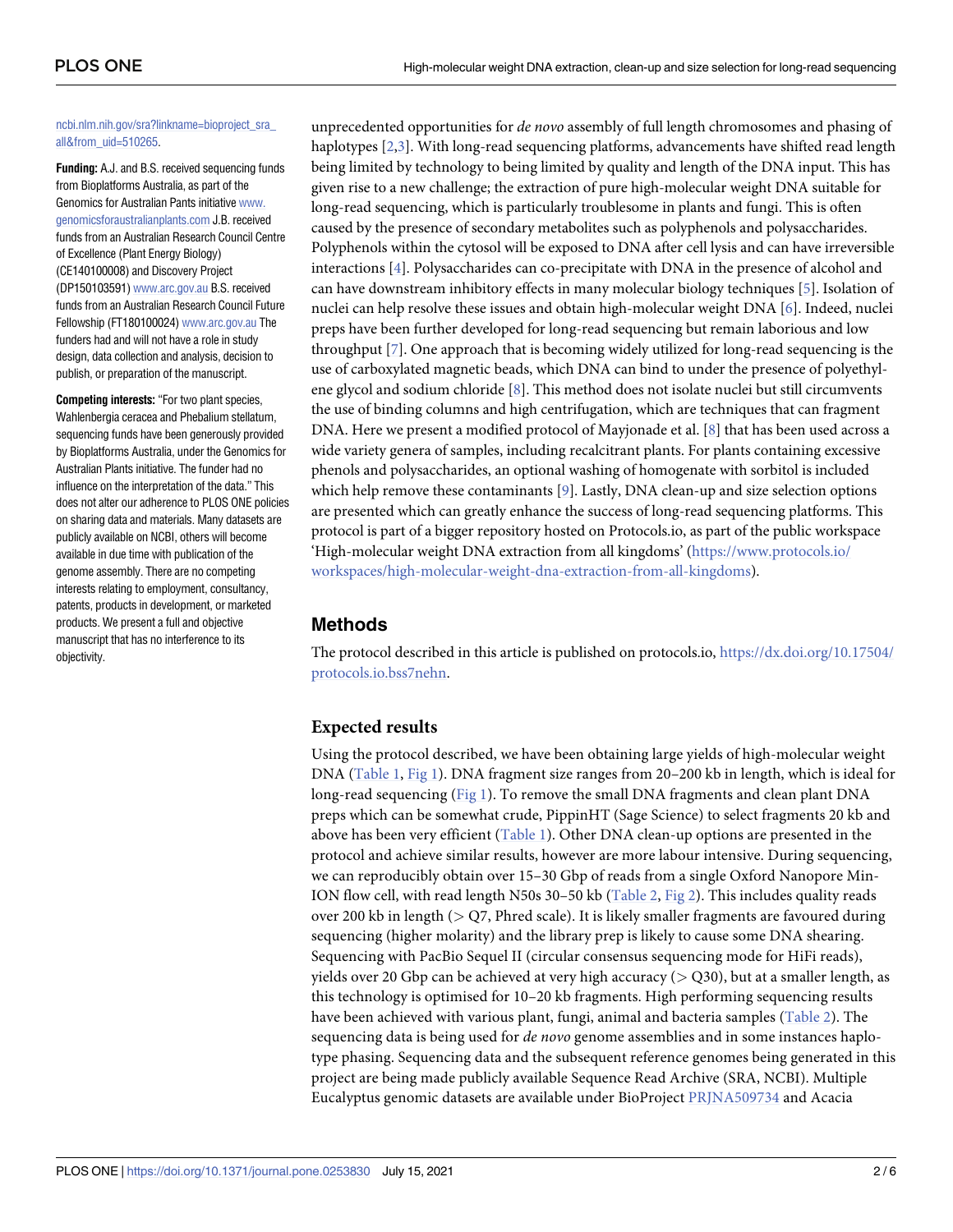<span id="page-2-0"></span>[Table](#page-1-0) 1. Fluorometer and Spectrophotometer results of a DNA extraction for Eucalyptus caleyi. Firstly, crude DNA was extracted, which was then size selected for 20 kb and above with a PippinHT (Sage Science).

| Sample                      | Input               | Yield µg | Tubit ng/µL | Nanodrop ng/μL | 260/280 | 260/230 |
|-----------------------------|---------------------|----------|-------------|----------------|---------|---------|
| E. calevi Leaf to crude DNA | 10 g leaves (fresh) | 59.60    | 298         | 564            | 1.48    | 0.72    |
| E. caleyi Pippin Prep 20 kb | 30 µg crude DNA     | 13.68    | 228         | 283            |         | 2.38    |

Readings taken with a Qubit 2.0 Qubit fluorometer (Thermo Fisher Scientific) and a Nanodrop 1000 (Thermo Fisher Scientific).

<https://doi.org/10.1371/journal.pone.0253830.t001>



[Fig](#page-1-0) 1. DNA size distribution of Eucalyptus caleyi based on a pulsed-field capillary electrophoresis system, a Femto Pulse (Agilent). Peak at 200 kb represents all fragments *>* 200 kb, as they cannot be resolved with the technology. Sample was crude DNA prior to and size selection or further DNA clean-up.

<https://doi.org/10.1371/journal.pone.0253830.g001>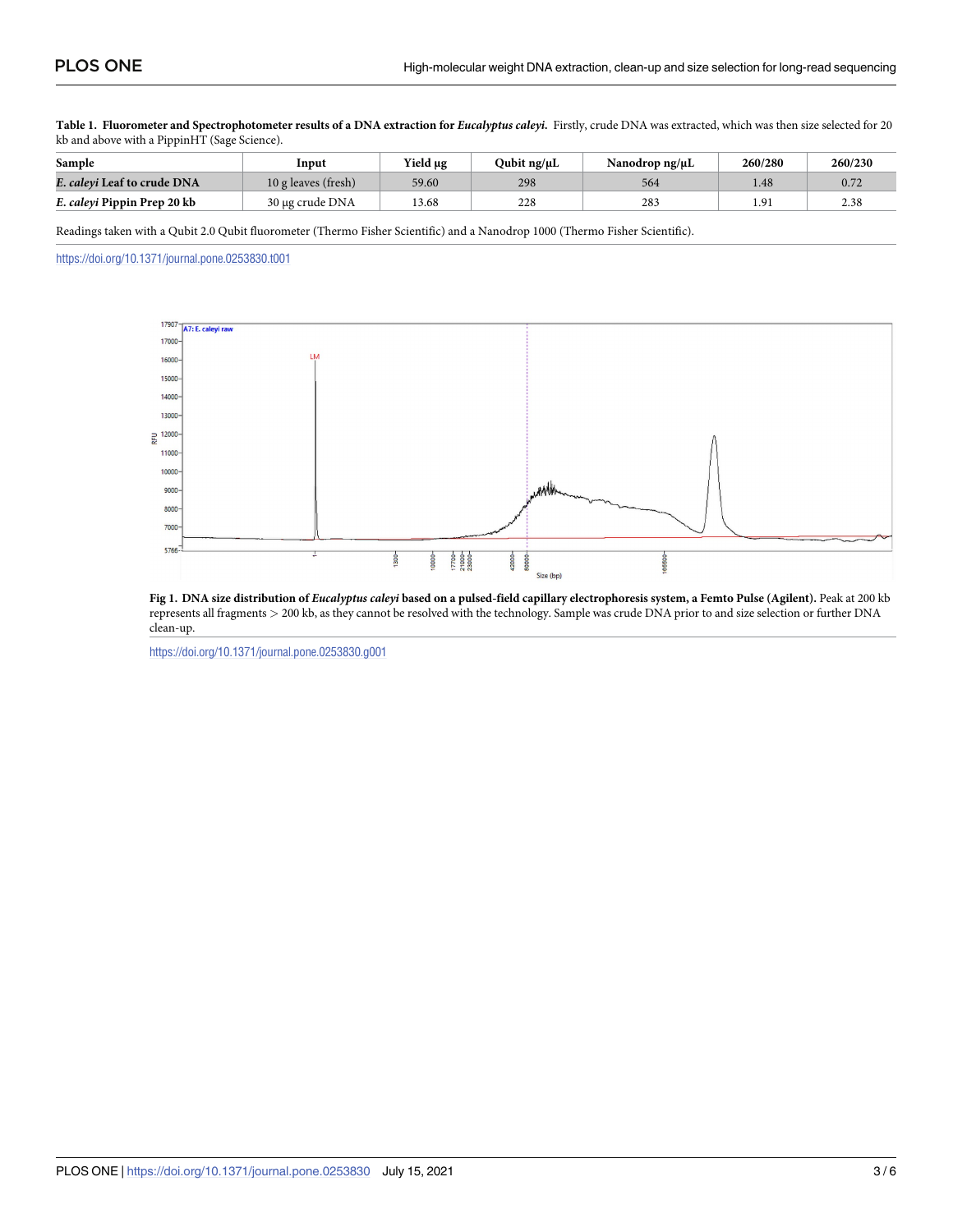<span id="page-3-0"></span>

|                                                                                                                                                                   | Sample Kingdom | selection<br>Size                                                     | Platform                     | Library prep            | Flow cell                                                                                                                                                                                                                                                                                              | Output<br>(Gbp)  | length<br>Read<br><b>N50</b><br>(B) | length<br>Mean<br>read<br>(b) | Median<br>length<br>read<br>$\ddot{a}$ | Mean read<br>(Phred)<br>quality | Median<br>Phred)<br>quality<br>read | read (kb)<br>Longest  | read $\ge$ Q7<br>Longest<br>$\overline{\textbf{(kb)}}$ |
|-------------------------------------------------------------------------------------------------------------------------------------------------------------------|----------------|-----------------------------------------------------------------------|------------------------------|-------------------------|--------------------------------------------------------------------------------------------------------------------------------------------------------------------------------------------------------------------------------------------------------------------------------------------------------|------------------|-------------------------------------|-------------------------------|----------------------------------------|---------------------------------|-------------------------------------|-----------------------|--------------------------------------------------------|
| Eucalyptus caleyi                                                                                                                                                 | Plantae        | PippinHT<br>(220kb)                                                   | MinION<br><b>ONT</b>         | SQK-LSK109              | FLO-MIN106D<br>R9.4.1                                                                                                                                                                                                                                                                                  | 25.57            | 38.99                               | 26.04                         | 22.68                                  | Q10.9                           | Q11.50                              | 245,735<br>(Q11.1)    | 245,735<br>(Q11.1)                                     |
| Acacia<br>mela no x y lon                                                                                                                                         | Plantae        | PippinHT<br>$(220 \text{ kb})$                                        | <b>MinION</b><br><b>ONT</b>  | SQK-LSK109              | FLO-MIN106D<br>R9.4.1                                                                                                                                                                                                                                                                                  | 20.78            | 43.07                               | 29.33                         | 25.00                                  | Q9.8                            | Q10.3                               | 304,552<br>(Q7.4)     | 304,552<br>(Q7.4)                                      |
| Oryza<br>australiensis                                                                                                                                            | Plantae        | PippinHT<br>$(\geq 20~\mbox{kb})$                                     | <b>MinION</b><br><b>DNL</b>  | SQK-LSK109              | FLO-MIN106D<br>R9.4.1                                                                                                                                                                                                                                                                                  | 15.40            | 44.86                               | 27.14                         | 21.34                                  | Q9.7                            | Q10.4                               | 321,653<br>(Q8.6)     | 321,653<br>(Q8.6)                                      |
| Triticum<br>aestivum                                                                                                                                              | $Plantae$      | (210kb)<br>SREXS                                                      | <b>MinION</b><br><b>ONT</b>  | SQK-LSK109              | FLO-MIN106D<br>R9.4.1                                                                                                                                                                                                                                                                                  | $33.21*$         | 12.42                               | 8.19                          | 6.12                                   | Q10.8                           | Q11.3                               | 12,977<br>(Q7.8)      | 12,977<br>(Q7.8)                                       |
| Nannizziopsis<br>barbatae                                                                                                                                         | Fungi          | PippinHT<br>(220kb)                                                   | MinION<br><b>ONT</b>         | SQK-LSK109              | FLO-MIN106D<br>R9.4.1                                                                                                                                                                                                                                                                                  | $3.46^{\dagger}$ | 32.95                               | 23.74                         | 22.62                                  | Q11.3                           | Q12.2                               | 182,089<br>(Q9.1)     | 182,089<br>(Q9.1)                                      |
| Puccinia<br>grannis<br>germinated<br>spores                                                                                                                       | Fungi          | (210kb)<br>SREXS                                                      | MinION<br><b>ONT</b>         | SQK-LSK109              | FLO-MIN106D<br>R9.4.1                                                                                                                                                                                                                                                                                  | $7.82^{\dagger}$ | 28.86                               | 17.11                         | 12.72                                  | Q11.8                           | Q12.6                               | 464,014<br>(Q4.0)     | 145,682<br>(Q9.6)                                      |
| Gehyra lapistola   Animalia                                                                                                                                       |                | SRE $( \geq 25$<br>kb)                                                | <b>MinION</b><br><b>ONT</b>  | SQK-LSK109              | FLO-MIN106D<br>R9.4.1                                                                                                                                                                                                                                                                                  | 9.22             | 16.16                               | 8.58                          | 5.45                                   | Q10.5                           | Q11.2                               | 196,384<br>(Q3.2)     | 125,703<br>(Q7.7)                                      |
| Escherichia coli<br><b>BACS</b><br>(multiplexed)                                                                                                                  | Bacteria       | $SRE$ ( $\geq$ 25<br>kb)                                              | MinION<br><b>DNT</b>         | SQK-LSK109              | FLO-MIN106D<br>R9.4.1                                                                                                                                                                                                                                                                                  | 21.41            | 20.54                               | 13.00                         | 9.99                                   | Q12.2                           | Q13.1                               | 162,741<br>(Q2.9)     | 147,076<br>(Q7.9)                                      |
| Phebalium<br>stellatum                                                                                                                                            | Plantae        | (220 k b)<br>PippinHT                                                 | PromethION<br><b>ONT</b>     | SQK-LSK110              | FLO-PRO002                                                                                                                                                                                                                                                                                             | 132.39           | 44.75                               | 25.85                         | 20.62                                  | Q8.1                            | Q8.3                                | 1,109,097<br>$(Q4.6)$ | 352,235<br>(Q8.5)                                      |
| Wahlenbergia<br>ceracea                                                                                                                                           | Plantae        | $\begin{array}{c} \text{SageELF} \\ (\sim\!13\text{ kb}) \end{array}$ | Sequell II<br>PacBio<br>HiFi | Express 2.0<br>SMRTbell | SMRTcell 8M                                                                                                                                                                                                                                                                                            | 23,91            | 12.20                               | 12.19                         | 12.13                                  | Q33.5                           | Q33.6                               | (Q21.3)<br>34,652     | (Q21.3)<br>34,652                                      |
| *DNA sheared with 29 gauge needle before size selection to optimise sequencing output.<br><sup>1</sup> Flow cell could be run longer, including flow cell washes, |                |                                                                       |                              |                         | DNA was isolated using the protocol presented and a final size selection was performed, using either a PippinHT prep (Sage Science), a SageELF (Sage Science) or Short Read Eliminator (SRE)<br>to achieve more output. For small genomes flow cell was stopped when sufficient coverage was achieved. |                  |                                     |                               |                                        |                                 |                                     |                       |                                                        |

(Circulomics). Sequencing was performed with either Oxford Nanopore Technologies (ONT) MinION, ONT PromethION or PacBio Sequel II in circular consensus sequencing (CCS) mode for (Circulomics). Sequencing was performed with either Oxford Nanopore Technologies (ONT) MinION, ONT PromethION or PacBio Sequel II in circular consensus sequencing (CCS) mode for HiFi reads. Total sequencing output, length N50, median quality (Phred scale) and longest reads are shown. ONT fast5 data was basecalled post-sequencing with the manufacturer's algorithms HiFi reads. Total sequencing output, length N50, median quality (Phred scale) and longest reads are shown. ONT fast5 data was basecalled post-sequencing with the manufacturer's algorithms provided in Guppy version 4.4.1 (ONT). provided in Guppy version 4.4.1 (ONT).

https://doi.org/10.1371/journal.pone.0253830.t002 <https://doi.org/10.1371/journal.pone.0253830.t002>

**[Table](#page-1-0) 2. Example long-read sequencing results for multiple samples using different sequencing platforms.**

Table 2. Example long-read sequencing results for multiple samples using different sequencing platforms.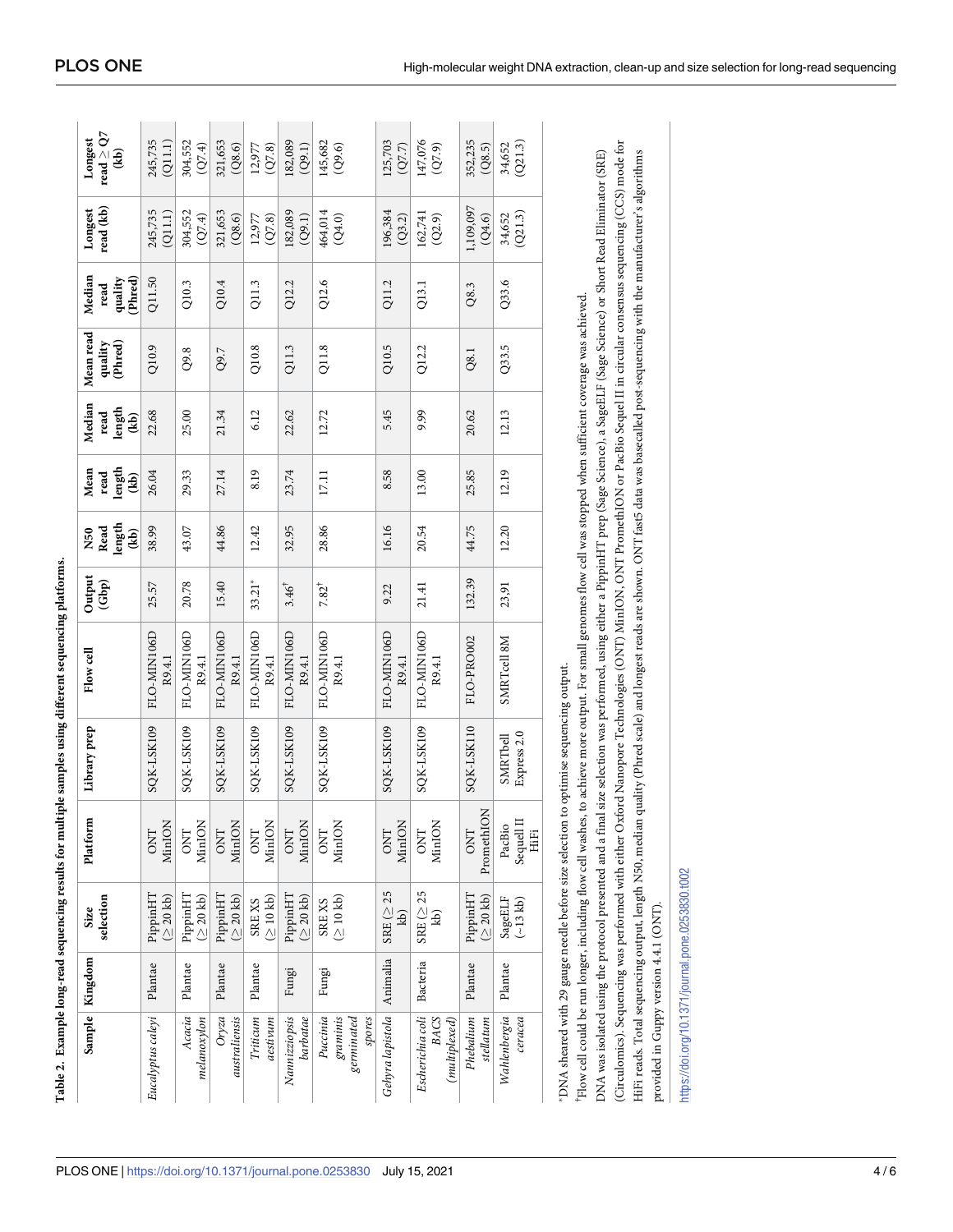<span id="page-4-0"></span>

[Fig](#page-1-0) 2. Read length by average read quality for Eucalyptus caleyi long-read sequencing with an Oxford Nanopore MinION flow cell. Image generated with NanoPlot 1.28.2 [\[10\]](#page-5-0).

<https://doi.org/10.1371/journal.pone.0253830.g002>

datasets are available under BioProject [PRJNA510265.](https://www.ncbi.nlm.nih.gov/bioproject/PRJNA510265) Supporting publications and other genera are soon to follow.

#### **Supporting information**

**S1 Protocol [collection.](http://www.plosone.org/article/fetchSingleRepresentation.action?uri=info:doi/10.1371/journal.pone.0253830.s001) Step-by-step protocol, also available on protocols.io.** (PDF)

#### **Author Contributions**

**Conceptualization:** Ashley Jones, Justin Borevitz, Benjamin Schwessinger.